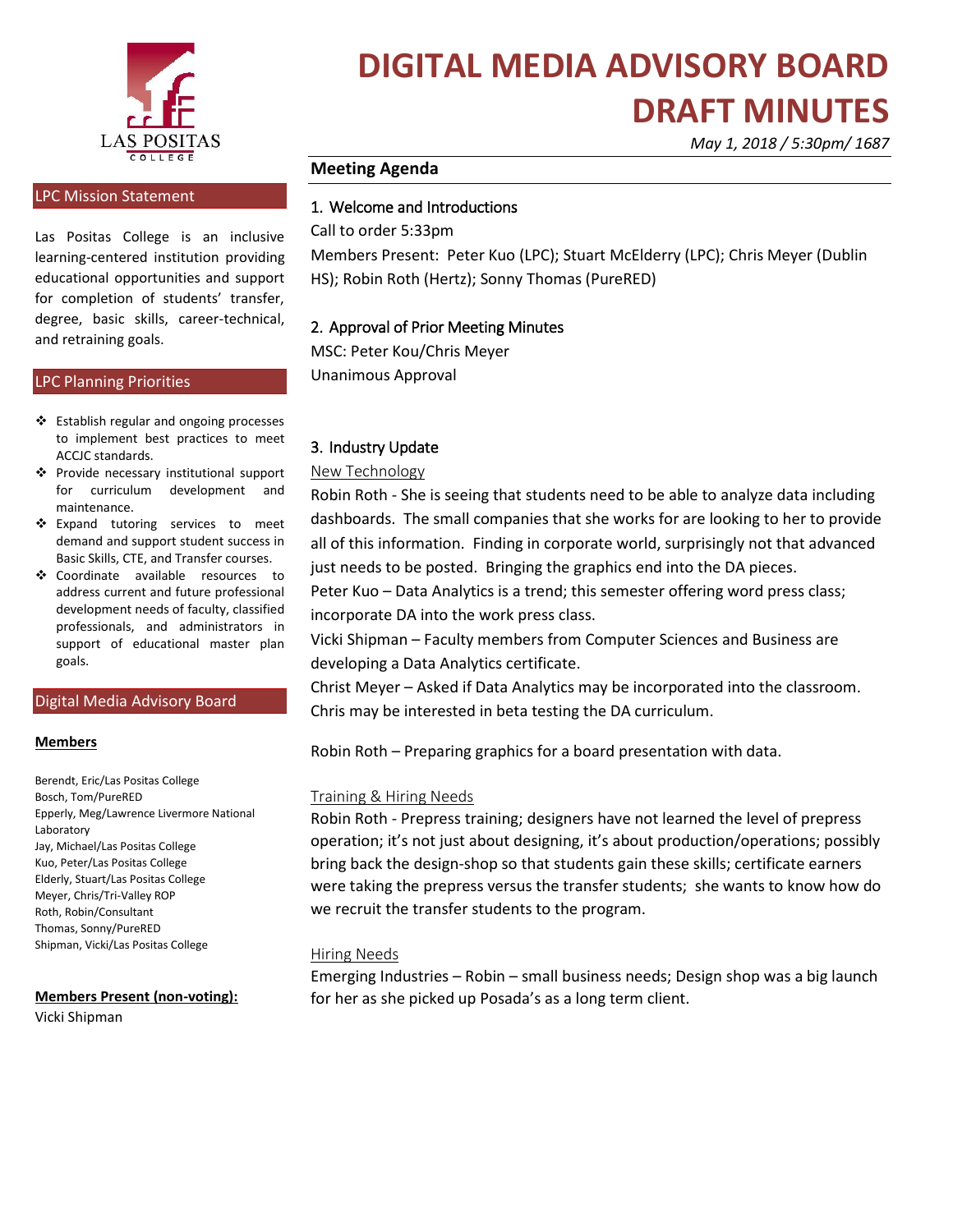# **DIGITAL MEDIA ADVISORY BOARD DRAFT MINUTES**

*May 1, 2018 / 5:30pm/ 1687*

#### 4. Faculty Report

Enrollments:

VCOM Handout (average 22 per classroom)

Interior Design – cross listed with color theory, may be removing. Peter will be reaching out to Jill Hornbeck to discuss as this is a cross listed class.

Robin Roth – What is cross listing?

Peter Kuo - Both classes are offered at the same time with one instructor. Photoshop I and II is cross listed however Photoshop II has decreasing enrollment.

#### Curriculum:

Peter Kuo – Last meeting presented updated curriculum (see list); all has been approved as of this semester. Effective Fall 2018. Next wants to work on articulation with CSU/UC.

Chris Meyer – re Articulation with HS, they do not have the students to warrant offering a class according to administrations. His gaming students are advanced. He's trying to implement art basics like color theory. Backwards traffic jam between classes; dream world, 2 years with Peter then teach gaming.

Robin Roth – Asked difference of articulation, concurrent enrollment and dual enrollment.

Vicki – Explained the difference between articulation, concurrent and dual enrollment.

Chris Meyer – Exploring where add through articulation or concurrent enrollment for lower level VCOM classes exposed to the high school kids to drive enrollment to LPC. Game design at LPC or animation. Peter Kuo – Agrees. He and Chris will work together on potential partnership of additional classes.

#### Other

Peter Kuo – Announces that the the Design Shop is back! Now running as an agency with students taking turns at each job component within the Design shop. Students learning the concept of running a shop.

Robin Roth – Are clients coming into the classroom?

Peter – yes, they come in for initial kick off meetings and project setup. First round review, and final review. Internal marketing to LPC programs only at this time. Working with Music, Theater, etc.